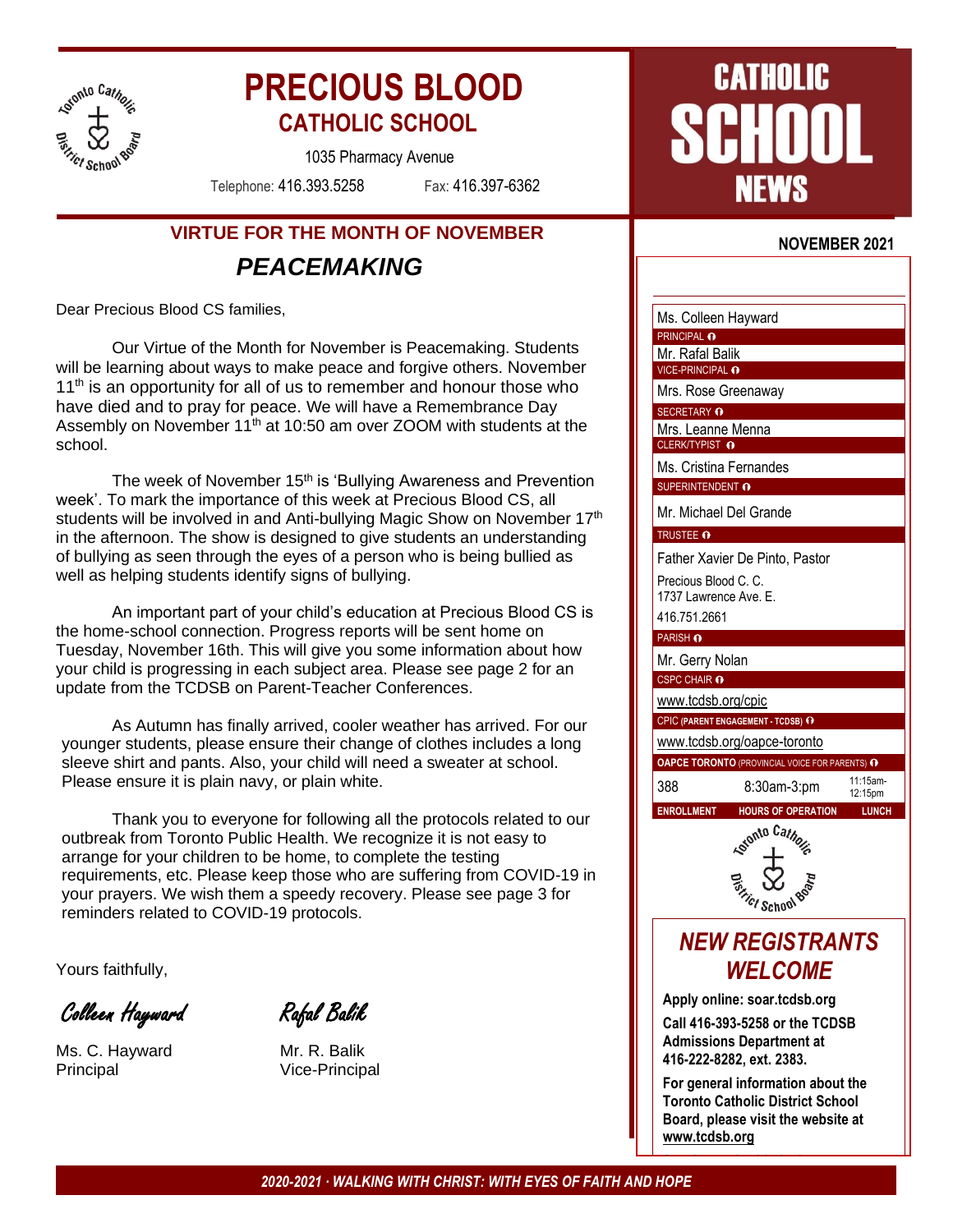

### *Precious Blood CS Parent Council Update*

Our next Precious Blood CS Parent Council Meeting is on November 25th @ **6:30pm** online. Please email the school if you would like to attend the next meeting online. A Zoom link will be sent to you an hour before the meeting.

*Our council for the 2021-2022 year is*: Chair: Gerry Nolan Vice-Chair: Robert Farinaccia Secretary: Alexandra Gekas Member at large: Kristin Clark Treasurer: TBD Teacher Representative: Carol-Anne Miller Staff Representative: Community Member: Alda Sanna

We have three positions still open, please email the school or the chair if you are interested in becoming a member of the council. The chair can be reached by email at [cspc.preciousblood@tcdsb.org.](mailto:cspc.preciousblood@tcdsb.org)

Our CSPC met earlier this week as a sub-committee to prepare to be a delegation for November  $11<sup>th</sup>$ Board meeting. One of the options of the review would be changing the boundaries for PBCS, which would mean that west of Victoria Park Ave would become a part of the St. Catherine CS boundary. Please reach out to Gerry Nolan if you would like more information.

Please consider becoming a part of our Parent Council or helping in any way you can!

#### *Church-School-Home Connection*



Please visit the Parish website for more information.

## *Picture Day*

Photo retakes and Graduation Photos will take place on November 29<sup>th</sup>. Feel free to visit Edge Imaging



at www.edgeimaging.com for answers to frequently asked questions.

## *Parent-Teacher Conferences*

#### *A message from the TCDSB:*

*We deeply appreciate the time and consideration our staff and administrators give to nurturing learning within our Catholic school communities. While elementary teacher union work sanctions necessitate the cancellation of November's Parent-Teacher interviews with elementary teachers, the TCDSB assures you that it remains committed to promoting a strong relationship with parents and guardians as partners in their child's educational journey. We encourage parents to continue their normal practices of staying in contact with their child's teacher as needed to remain informed about their child's academic progress. Parents are also invited to engage with International Language (IL) Instructors (in IL schools) and Dedicated Early Childhood Educators (for students in kindergarten) during normally scheduled Parent Teacher interview times as they are not impacted by elementary union sanctions.*

## *KEV Online Payment System.*

Our online payment system is up and running. Please register at

[https://tcdsb.schoolcashonline.com/.](https://tcdsb.schoolcashonline.com/) This will allow you to pay online for school-based items such as student agendas and pizza on 'Pizza Day', as we are not accepting cash/cheque orders this year. All Grade 8 students need to be registered this year for Grade 9. It's a quick and easy way for you to pay. Please let the school office know if you are having issues with the system.

## *Allergy Reminder*

Please do not send any food, snacks, etc., that could potentially harm one of our students. PBCS is a peanut and nut aware environment. Also, as a



COVID-19 precaution, please do not send food or gifts to distribute for birthdays.

We thank you for helping to keep all students at Precious Blood CS safe.